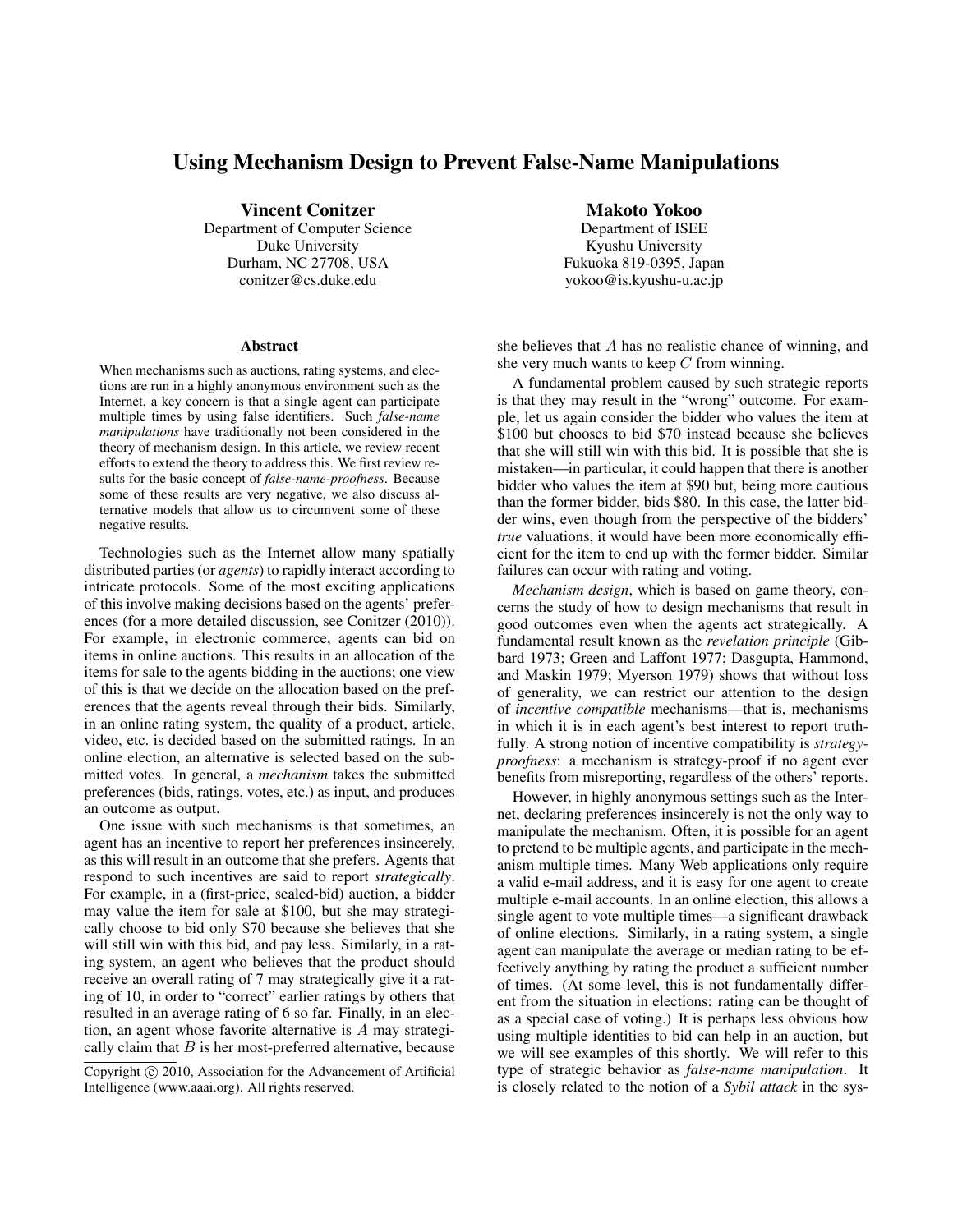tems literature (Douceur 2002), where an attacker also uses pseudonymous identities to subvert a system. As in the case of strategic misreporting of preferences, the main downside of false-name manipulation for the system as a whole is that it may result in suboptimal outcomes.

There are several ways in which the problem of falsename manipulation can be addressed. One approach is to try to prevent it directly. For example, we can require users to submit information that would completely identify them in the real world, such as a social security number. However, such an approach would doom most Internet-based applications to failure, because users are extremely averse to giving out such information—for example due to concerns about identity theft, or simply because the user prefers to stay anonymous. Various alternative approaches to directly preventing false-name manipulation have been pursued.

- A Completely Automated Public Turing Test to Tell Computers and Humans Apart, or CAPTCHA (von Ahn et al. 2003; von Ahn, Blum, and Langford 2004), is an automated test that is easy to pass for humans, but difficult to pass for computers. While CAPTCHAs can prevent a manipulator from obtaining a very large number of identifiers by writing a program that automatically registers for them, they do not prevent the manipulator from obtaining multiple identifiers by hand.
- A recent approach consists of attempting to create a test that is easy for a person to pass once, but difficult for a single person to pass more than once (Conitzer 2008b). Early attempts to design such tests focused on memory tests that were set up in such a way that a user taking the test a second time would become confused with the first time that she took the test. Unfortunately, for the tests designed so far, results from studies with human subjects are nowhere close to robust enough for practical use.
- Another direction is to use social-network structure to prevent a user from obtaining too many identifiers. Here, the basic idea is that it is easy to create new nodes in the network, as well as edges among them, but it is difficult to get legitimate nodes to link to these new nodes—so that if a user creates many false nodes, they will be disconnected from the legitimate nodes by an unexpectedly small cut. This observation has been leveraged to limit the number of identifiers that a manipulating user can obtain (Yu et al. 2008; 2010).
- A simple approach is to limit the number of identifiers registered from one IP address. A downside of this approach is that there are often many users behind a single IP address, so that the limit must be set rather high.

Some of these approaches can successfully prevent a single agent from obtaining an extremely large number of identifiers. This may be sufficient if the agent's goal is, for example, to send spam e-mail. However, in the settings in which we are interested, this is generally not sufficient: an agent may still derive significant benefits from creating just a few false names.

In this article, we consider to what extent the issue of false-name manipulation can be addressed using techniques

from mechanism design. Under this approach, we accept the fact that it is possible for an agent to participate multiple times, but we design the mechanism—the rules that map reported preferences to outcomes—in such a way that good outcomes result even when agents strategically decide whether to participate multiple times. The primary approach to doing this is to simply ensure that it is always optimal for an agent to participate only once (again, a revelation principle can be given to justify this approach). A mechanism is said to be *false-name-proof* if no agent ever benefits from using multiple identifiers. The typical formal definition also implies strategy-proofness. In this article, we do not give formal mathematical definitions of false-nameproofness; rather, we rely on examples to illustrate the concept.

### Voting

We will first discuss *voting* settings. One should immediately be suspicious of the idea that an election in which a single agent can vote multiple times can lead to good results, and the technical result that we will discuss in this section will lend support to this suspicion. A natural reaction is that we should simply avoid such elections. However, examples of real-world online elections abound.

An intriguing recent example of this phenomenon is the "New Seven Wonders of the World" election, a global election to elect contemporary alternatives to the ancient wonders. Anyone could vote, either by phone or over the Internet; for the latter, an e-mail address was required. One could also buy additional votes (of course, simply using another e-mail address was a much cheaper alternative). In spite of various irregularities (including unreasonably large numbers of votes in some cases (Dwoskin 2007)) and UNESCO distancing itself from the election, the election nevertheless seems to have attained some legitimacy in the public's mind.

To illustrate the difficulties that such online elections face, let us first consider an election with two alternatives, say, A and B. In this case, each voter prefers one of the two, and will be asked to vote for the one she prefers. If false-name manipulation is not possible, the most natural approach is to run the simple *majority* rule: the alternative with more votes wins (with some way of breaking ties, for example, flipping a coin). It is easy to see that this rule is strategyproof: there is nothing that can be gained from voting for one's less-preferred alternative. Also, if we suppose that an agent receives utility 1 if her preferred alternative is elected, and 0 otherwise, then the majority rule maximizes the sum of the agents' utilities.

Unfortunately, the majority rule is clearly not false-nameproof. For example, consider an election in which one agent prefers A and two agents prefer B. If the two agents that prefer  $B$  each use a single identifier and vote truthfully, then the agent that prefers A has an incentive to create two additional fake identifiers, and vote for A with all three of her identifiers, to make  $A$  win. More generally, holding the other agents' votes fixed, an agent can always make her preferred alternative win by casting sufficiently many votes for that alternative.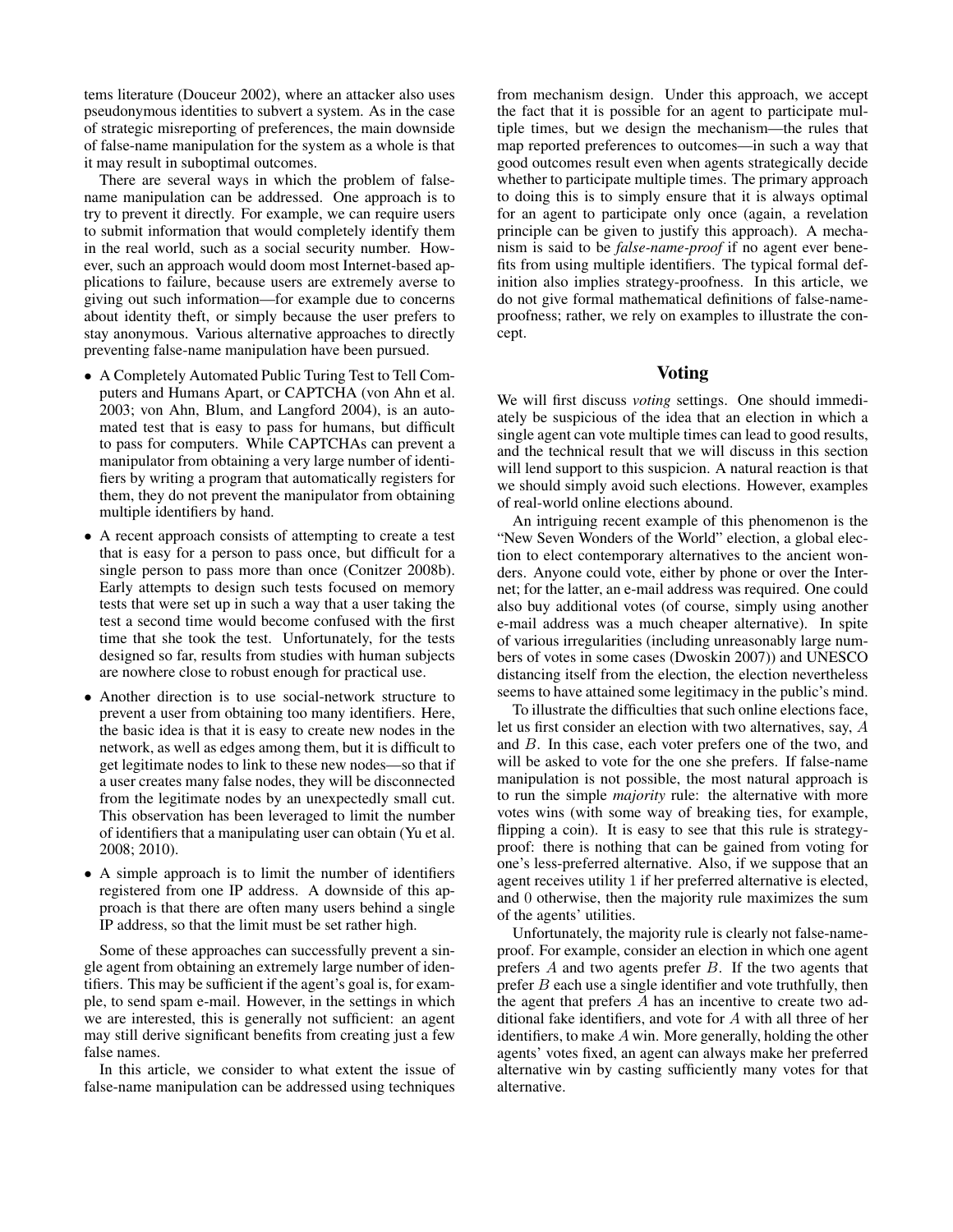From this, the difficulty of designing a good false-nameproof voting rule should be apparent. One may conjecture that votes are necessarily entirely meaningless in this context, and that we might as well choose the winning alternative randomly (flipping a coin), without regard to the votes. Doing so is certainly false-name-proof: in this case, there is no incentive to vote multiple times, because there is no incentive to vote at all! Obviously, this is not very satisfactory.

Conitzer (2008a) studies false-name-proof voting rules more thoroughly, and it turns out that we can do just a little better than choosing the winning alternative completely at random. Consider the following *unanimity* rule for two alternatives. If *all* the voters vote for the same alternative (and at least one vote is cast), then we choose that alternative; otherwise, we flip a fair coin to decide the winner. Using a case-by-case analysis, we see that this rule leaves an agent (who prefers, say, A) no incentive for manipulation:

- If  $B$  does not receive any votes from the other agents, voting truthfully results in a win for A;
- If both A and B receive votes from the other agents, then it does not matter what the agent does;
- If  $B$  receives votes from the other agents and  $A$  does not, then the agent wants to (truthfully) cast a vote for  $A$  to force the coin flip, but casting additional votes will have no effect.

While this rule avoids the bizarre scenario where we flip a coin even though all agents agree on what the preferred alternative is, it is otherwise still not very desirable. For example, even if 100 agents prefer A and only 1 agent prefers B, the probability that A wins is only 50%. Thus, we may wonder whether there is another false-name-proof voting rule that is a closer approximation of the majority rule. It turns out that the answer is negative: in a sense, the unanimity rule is the best we can do under the constraint of false-name-proofness.

In settings with more than two alternatives, there is an even more negative result: in a sense, the best we can do under the constraint of false-name-proofness is to choose two alternatives uniformly at random (without regard to the votes), and then run the unanimity rule on these two alternatives. This is somewhat reminiscent of another fairly negative characterization by Gibbard (1977) for the case of strategy-proof randomized voting rules (when there are no restrictions on preferences and false-name manipulation is not possible). Gibbard's characterization allows for rules such as:

- choose two alternatives at random and run a majority election between these two, or
- randomly choose one of the agents as a dictator, whose most-preferred alternative is then chosen.

Unfortunately, Gibbard's characterization does not allow for much more than these rules. Still, it is much more permissive than the characterization for false-name-proof rules. For example, choosing a random dictator is not false-nameproof: an agent would have an incentive to use many identifiers, to increase the chances that one of these will be chosen as the dictator. Also, unlike in the case of false-nameproofness, Gibbard's characterization poses no problem in the two-alternative case, because there it allows for the majority rule, which is quite natural. Finally, the strategyproofness (in fact, group-strategy-proofness—no coalition of agents has an incentive to deviate) of the majority rule can be extended to more alternatives if we restrict the agents' possible preferences to *single-peaked* preferences (Black 1948; Moulin 1980). In contrast, for false-name-proofness, there appears to be little hope of finding a positive result based on restricting the preferences, because we already get a negative result for two alternatives.

We will discuss what can be done about (or in spite of) this impossibility result later in this article. But, first, we turn to a discussion of combinatorial auctions, in which the concept of false-name-proofness was originally defined.

### Combinatorial auctions

In a *combinatorial auction*, multiple items are simultaneously for sale. An agent (aka. bidder) is allowed to place complex bids on these items. For example, an agent may say, "If I receive both items  $A$  and  $B$ , that is worth \$100 to me, but if I only receive one of them, that is only worth \$10." This is a case of *complementarity*, where the items are worth more together than the sum of their parts. Complementarity often motivates the use of a combinatorial auction.

Generally, if I is the set of items, an agent i has a *valuation function*  $v_i : 2^I \rightarrow \mathbb{R}$  that specifies how much she values each possible bundle of items, and her bid will be a reported valuation function  $\hat{v}_i : 2^I \to \mathbb{R}$ . (We consider only *sealed-bid* auctions here, where an agent only places a single bid; this is justified by the revelation principle.) Usually, the goal is to assign subsets of the items to the agents in a way that maximizes efficiency, that is, if agent *i* receives  $S_i \subseteq I$ (where  $S_i \cap S_j = \emptyset$  for  $i \neq j$ ), the goal is to maximize  $\sum_i v_i(S_i)$ .

How can we incentivize truthful bidding in a combinatorial auction? To explain this, it is helpful to first consider a single-item auction, in which each agent  $i$  bids some amount  $\hat{v}_i$  on the item. The standard solution here is the *Vickrey* or *second-price sealed-bid* auction (Vickrey 1961), where the highest bid wins and pays the price of the secondhighest bid. This is strategy-proof, and the reason is that the winning bidder automatically pays *the smallest amount she could have bid* and still won the item. It turns out that this intuition generalizes to combinatorial auctions: in the *Generalized Vickrey Auction (GVA)*, an allocation is chosen that maximizes efficiency according to the reported valuation functions—that is, it maximizes  $\sum_i \hat{v}_i(S_i)$  (how ties are broken is not essential); each bidder pays the smallest amount she could have bid to win her bundle of items. The GVA is a special case of the *Clarke mechanism* (Clarke 1971), and it is strategy-proof.

However, the GVA is not false-name-proof. For example, suppose we are allocating two items,  $A$  and  $B$ . Agent 1 bids (reports a valuation of) \$100 for the bundle  $\{A, B\}$  of both items (and \$0 for any other bundle). Suppose agent 2's true valuation for the bundle  $\{A, B\}$  of both items is \$80 (and it is \$0 for any other bundle). Thus, if agent 2 truthfully reports her valuation \$80, she does not win any item. Alternatively, in a highly anonymous environment, agent 2 can participate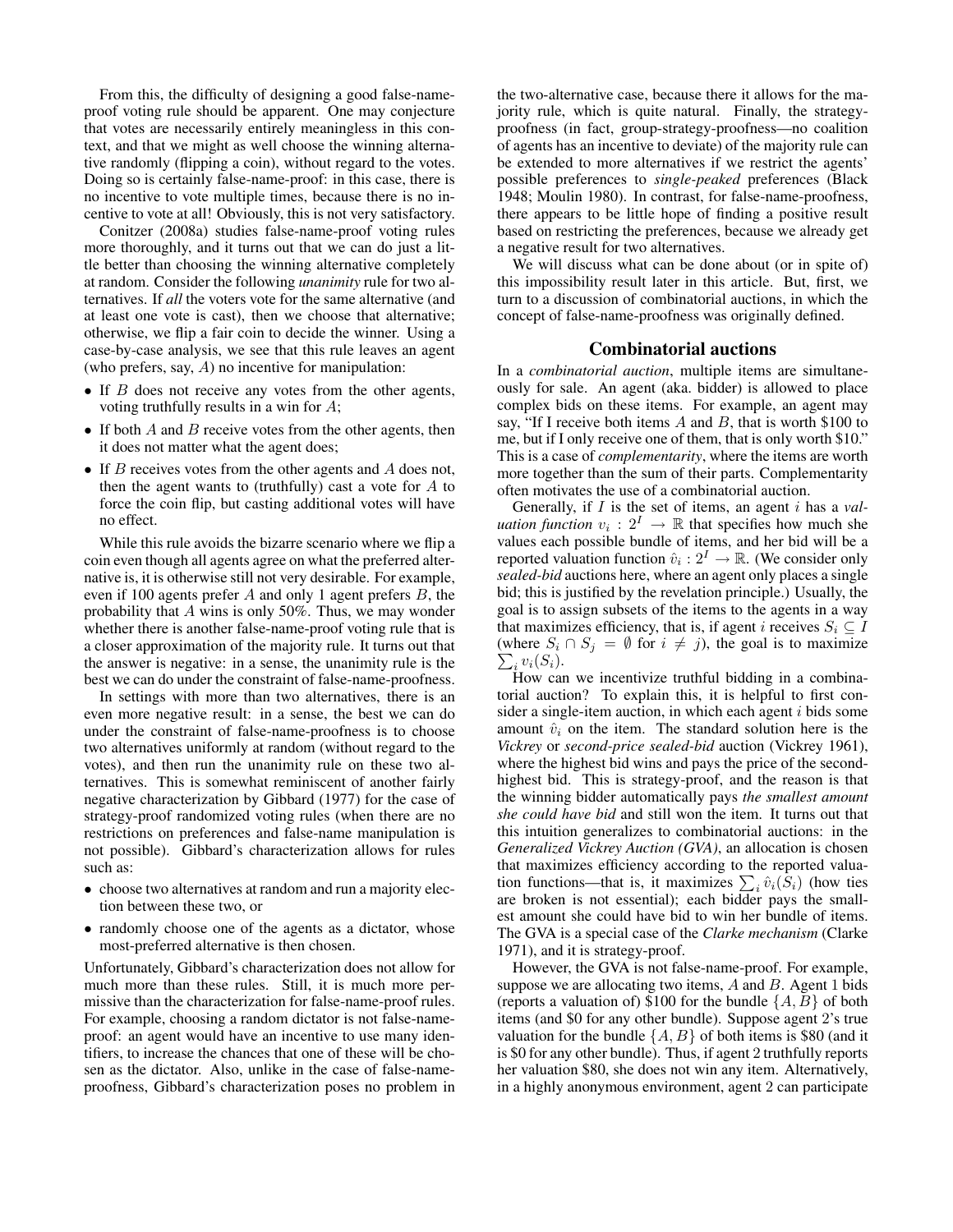



Figure 1: The Generalized Vickrey Auction in a standard setting where the true identities of the agents can be observed.

under two different identifiers, 2a and 2b; if 2a bids \$80 on  $\{A\}$ , and 2b bids \$80 on  $\{B\}$ , then 2a and 2b will both win their item (so that 2 wins both items). Moreover, the GVA payments of 2a and 2b are 20 each, because each of them could have reduced the bid to \$20 and still won the item. Hence, using the false-name manipulation, agent 2 gets both items and pays \$40 in total. Thus, this manipulation is profitable for agent 2. This results in an inefficient outcome, because 1 values the items more. Figures 1 and 2 show how this example illustrates the difference between standard and highly anonymous mechanism design settings.

While the previous example already illustrates the potential for false-name manipulation in the GVA, a somewhat different type of false-name manipulation is also possible. Namely, the manipulating agent can bid under multiple identifiers, but then, once the outcome has been decided, fail to respond for some of them—that is, have these identifiers refuse to pay. While these refusing identifiers will presumably not obtain the items that they won, it is possible that their presence was beneficial to the agent's other identifiers. For example, suppose bidder 1 bids \$100 for the bundle  $\{A, B\}$ , and bidder 2 bids \$40 for the bundle  $\{A\}$ . Bidder 3—the false-name bidder—has true valuation \$20 for the bundle  ${B}$  and any superset of it (and \$0 for any other bundle). Under the GVA, if bidder 3 bids truthfully (which is optimal if false-name bidding is impossible), she wins nothing and pays nothing. She also cannot benefit from the type of false-name bidding in the previous example: for example, she can win both items by bidding \$100 for  $\{A\}$  under identifier 3a and \$60 for  ${B}$  under identifier 3b, in which case 3a pays \$40 and 3b pays \$0; but her valuation for  $\{A, B\}$ is only \$20, so this would make her worse off. However, now suppose that she can disown identifier 3a (e.g., by never

Figure 2: The Generalized Vickrey Auction in a highly anonymous (Internet) setting. The mechanism cannot observe the agents' true identities directly; all it can observe is the identifiers (e-mail addresses) and the bids that are submitted through those identifiers.

checking that e-mail account anymore), never making the payment and never collecting A. Then, she has obtained B with the other identifier at a price of \$0. This type of manipulation is not addressed by the standard definition of false-name-proofness, but recent work (Guo and Conitzer 2010) considers a modified definition that does also capture this type of manipulation. In any case, most (but not all) of the standard false-name-proof mechanisms also satisfy this stronger condition.

At this point, the obvious question is: can we fix the GVA mechanism, or develop a completely new mechanism, so that the obtained mechanism is false-name-proof and achieves efficient outcomes? Unfortunately, the answer is no. Yokoo, Sakurai, and Matsubara (2004) give a simple generic counter-example illustrating that there exists no false-name-proof combinatorial auction mechanism that always achieves an efficient outcome.<sup>1</sup> They also show that the revelation principle holds for false-name-proof mechanisms. This implies that there exists no efficient mechanism in general when false-name bids are possible.

Another question we might ask is: although the GVA is not false-name-proof in general, can we identify some (hopefully natural and general) special cases where the GVA is false-name-proof? Yokoo, Sakurai, and Matsubara (2004) show that a well-known condition called *submodularity* is sufficient to guarantee that the GVA is false-name-proof. Submodularity is defined as follows: for any subset of bidders N, for two sets of items  $S_1, S_2$ , the following condition

<sup>&</sup>lt;sup>1</sup>Fairly weak conditions that preclude false-name-proofness were later given by Rastegari, Condon, and Leyton-Brown (2007).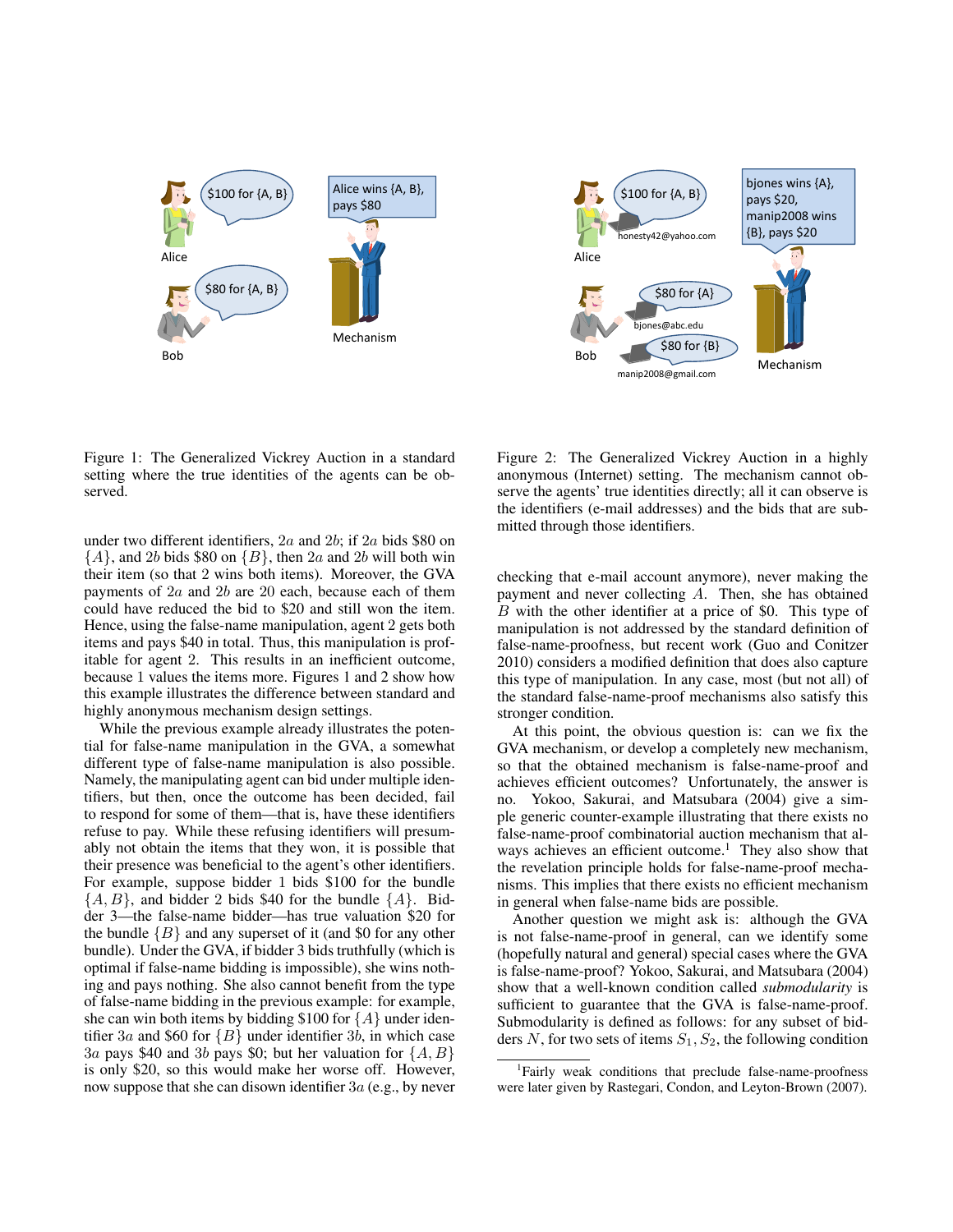holds:

$$
V^*(N, S_1) + V^*(N, S_2) \ge V^*(N, S_1 \cup S_2) + V^*(N, S_1 \cap S_2),
$$

where  $V^*(N, S)$  represents the social surplus (sum of valuations) when allocating  $S$  optimally among  $N$ . The idea is that additional items become less useful as there are more items already. This condition does not hold for Alice in Figure 2. When Alice has nothing, adding A does not increase her valuation. When Alice has  $B$  already, adding A increases her valuation from 0 to 80. In other words, A and B are *complementary* for Alice, i.e., the bundle is worth more than the sum of its parts.

Theoretically, the submodularity condition is very useful, since it guarantees several other desirable properties of the GVA, for example: the outcome is in the *core*—i.e., the seller does not wish to sell items to some loser rather than the winners; collusion by the losers is useless; and the condition facilitates the computation of the winners and payments (Müller 2006). However, the submodularity condition is of limited use, because in practice often a major motivation for using a combinatorial auction (rather than multiple single-item auctions sequentially) is that there is complementarity among the items—though, of course, combinatorial auctions may be useful in settings without complementarity as well.

A series of mechanisms that are false-name-proof in various settings has been developed: combinatorial auction mechanisms (Yokoo, Sakurai, and Matsubara 2001a; Yokoo 2003), multi-unit auction mechanisms (Yokoo, Sakurai, and Matsubara 2001b; Terada and Yokoo 2003; Iwasaki, Yokoo, and Terada 2005), double auction mechanisms (Sakurai and Yokoo 2002; 2003; Yokoo, Sakurai, and Matsubara 2005), and combinatorial procurement auctions (Suyama and Yokoo 2005).

For the purpose of illustration, let us describe some falsename-proof combinatorial auction mechanisms. The simplest such mechanism is called the *Set mechanism*. It allocates all items I to a single bidder, namely, the bidder with the largest valuation for the grand bundle of all items. Effectively, it sells the grand bundle as a single good, in a Vickrey/second-price auction. It is not difficult to see that false-name bids are ineffective under the Set mechanism: there is only one winner and placing additional bids only increases the payment of the winner.

Of course, we would hope to find a mechanism that does better than this rather trivial Set mechanism. A non-trivial false-name-proof mechanism called the Minimal Bundle (MB) mechanism (Yokoo 2003) can be thought of as an improved version of the Set mechanism. (In the following description, we assume each agent is interested only in a single bundle (*single-minded*) for simplicity, but the general MB mechanism can also be applied to non-single-minded agents.) Let us assume bidder  $i$  is the winner under the Set mechanism. The grand bundle might contain some useless items for bidder  $i$ , i.e., it may be the case that for some  $S \subseteq I$ ,  $v_i(S)$  is the same as  $v_i(I)$ . We call the minimal bundle S for which  $v_i(S) = v_i(I)$  holds the *minimal bundle* for  $i$ . Instead of allocating all items  $I$  to bidder  $i$ , we first allocate  $S_i \subseteq I$  to *i*, where  $S_i$  is the minimal bundle for *i*.

Then, we consider the next highest bidder  $j$ ; if her minimal bundle  $S_j$  does not overlap with  $S_i$ , then she wins  $S_j$ , and so on. The price for a bundle  $S$  is equal to the highest valuation of another bidder for a bundle that is minimal for that bidder and conflicting with  $S$ , i.e., it has an item in common with S.

Let us show a simple example. Assume there are four items,  $A, B, C$  and  $D$ , and five bidders. Their valuations are as follows.

| bidder 1: | \$100 for $\{A, B\}$ |
|-----------|----------------------|
| bidder 2: | \$80 for $\{C, D\}$  |
| bidder 3: | \$70 for $\{B, D\}$  |
| bidder 4: | \$60 for $\{C\}$     |
| bidder 5: | \$50 for ${A}$       |

In this case, bidder 1 wins  $\{A, B\}$ . Since this bundle conflicts with bidder 3's bundle, the payment is \$70. Then, bidder 2 wins  $\{C, D\}$ . Since this bundle also conflicts with bidder 3's bundle, the payment is again \$70.

Again, under this mechanism, false-name bids are useless. If bidder 1 splits her bid and obtains  $\{A\}$  and  $\{B\}$ with separate identifiers, her payment would be \$50+\$70, which is more than her original payment of \$70. More generally, for disjoint bundles  $S_1$  and  $S_2$ , the price for obtaining  $S_1 \cup S_2$  is the maximum of the price of  $S_1$  and the price of  $S_2$ . However, if the bidder obtains  $S_1$  and  $S_2$  with separate identifiers, then she must pay the sum of these prices. Also, placing additional bids only increases the payments of the winners.

An auction mechanism consists of an allocation rule and a payment rule. There have been several studies on characterizing allocation rules for which there exists a payment rule that makes the mechanism as a whole strategyproof. Bikhchandani et al. (2006) propose *weak monotonicity* and show that it is a necessary and sufficient condition for strategy-proofness when several assumptions hold on the domain of valuation functions.

In a similar type of result, Todo et al. (2009) show that if (and only if) an allocation rule satisfies a condition called *sub-additivity* as well as weak monotonicity, then there exists an appropriate payment rule so that the mechanism becomes false-name-proof, i.e., sub-additivity and weak monotonicity fully characterize false-name-proof allocation rules. In other work, Iwasaki et al. (2010) derive a negative result showing that any false-name-proof combinatorial auction mechanism (satisfying certain conditions) must have a low worst-case efficiency ratio (not much better than that of the Set mechanism), and develop a mechanism whose worstcase efficiency ratio matches this theoretical bound.

### Ways around the negative results

Many of the results so far are quite negative. This is especially the case in voting settings, where even when there are only two alternatives, the best possible rule is the unanimity rule, which will flip a fair coin unless all the voters agree on which alternative is better. Even in combinatorial auctions, we have a strong impossibility result about the worst-case efficiency ratio. Of course, the worst-case efficiency ratio may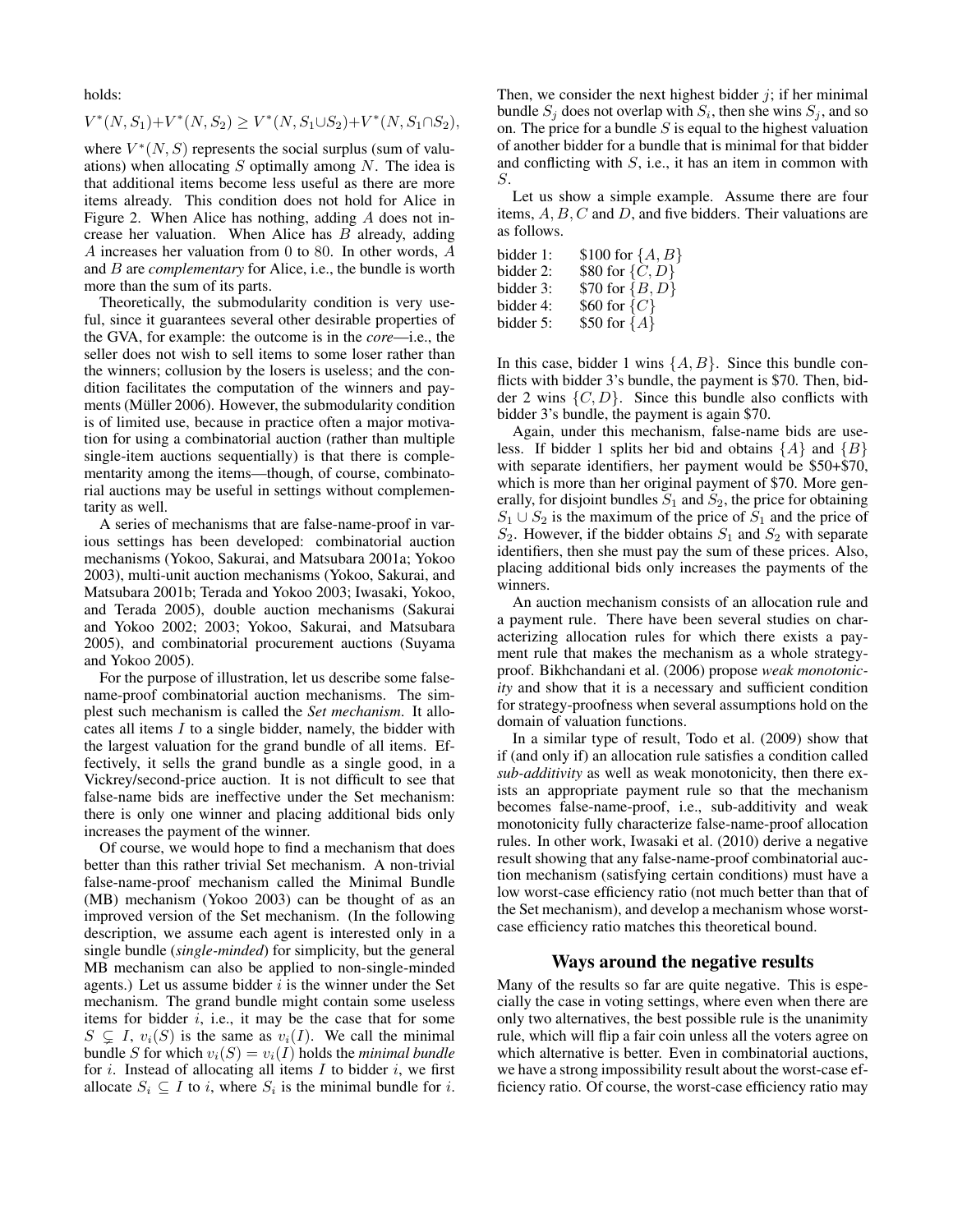not occur very often in practice—in particular, under some conditions on the valuations, even the regular GVA mechanism is false-name-proof. In any case, it is worthwhile investigating whether we can somehow circumvent these negative results, especially in voting settings.

A natural response is that we should just not run mechanisms, especially voting mechanisms, in highly anonymous settings! That is, we should run the mechanism in an environment where we can verify the identities of all of the agents. While this thought is not without its merit—it does not seem wise to conduct, for example, presidential elections over the Internet—it is apparent that many mechanisms *will* be run over the Internet, and objecting to this phenomenon will not make it go away. For example, numerous organizations stubbornly continue running polls over the Internet in spite of past troubles, and these polls can still have significant impact. The New Seven Wonders of the World event discussed earlier clearly illustrates this phenomenon: in spite of questionable methodology (and, eventually, questionable results), the election attracted an enormous amount of attention, as well as significant effort from various organizations that tried to get their preferred alternative elected. Moreover, a follow-up event, the New 7 Wonders of Nature, is already underway. Similarly, with the continued growth of e-commerce, the presence of product rating mechanisms and auctions on the Web seems more likely to increase than to decrease. It appears that when organizations decide whether to run a mechanism over the Internet, the convenience of doing so often far outweighs the potential trouble from falsename manipulations in their minds.

In the remainder of this section, we consider several ways around the impossibility results that do not require us to verify every identity.

### Costly false names

The assumption that a manipulator can obtain an unlimited number of identifiers at no cost is not realistic. Setting up a free (say) e-mail account requires some effort, including, perhaps, solving a CAPTCHA. This effort comes at a (presumably small) economic cost that will make falsename manipulation somewhat less appealing. Can we design mechanisms that are false-name-proof *when these costs are taken into account*—that is, when the cost is taken into account false-name manipulation becomes strategically suboptimal—and that outperform mechanisms that are falsename-proof in the standard sense (i.e., when the cost of creating false names is not taken into account)?

It turns out that this is, in fact, possible (Wagman and Conitzer 2008). Of course, if the cost of creating an additional identifier is extremely high, then (with two alternatives) even the majority rule—choose the alternative preferred by more voters (breaking ties randomly)—becomes false-name-proof: even if the election is tied and casting one additional vote will make the difference, which is a case in which casting an additional vote has the greatest possible value to a manipulating agent, no agent will be willing to do this if the cost of creating an additional identifier is sufficiently high. Of course, it is unreasonable to expect the cost to be so high if it corresponds to something as trivial as

solving a CAPTCHA. We may try to increase the cost—for example, by attempting to detect manipulating agents and severely punishing them in the real world, perhaps under some new law. Of course, this would be extremely difficult to do. Is there a mechanism that works even if the cost of creating another identifier is relatively small?

It turns out that this is possible, but we need to consider mechanisms that use randomization (and not just for tiebreaking). The problem with the majority rule is that when the election is currently tied, then a single additional vote for  $A$  will make the probability that alternative  $A$  wins jump from .5 to 1. For an agent that prefers A, this is an enormous incentive to cast another vote. To make this more concrete, let us suppose that the agent has a utility of 1 for A winning the election, and a utility of  $0$  for  $B$  winning the election. Then, the agent has an expected utility of .5 for the election being tied. Hence, the benefit of casting another vote is .5, which the agent will do if the cost of obtaining another identifier is less than .5.

However, now suppose that we use the following rule. If A and B are tied, then  $A$  (and hence also  $B$ ) wins with probability  $.5.$  If A is ahead by one vote, then A wins with probability  $.51$ . If A is ahead by two votes, then A wins with probability .52, etc. If A is ahead by fifty or more votes, A wins with probability 1. Under this rule, the benefit of casting another vote is always at most .01, so as long as the cost of obtaining another identifier is greater than this, no agent will be incentivized to obtain additional identifiers.

The downside of this rule, of course, is that if A is ahead by (say) 25 votes, then with probability 25% we choose alternative  $B$ , which is suboptimal from a welfare perspective because A makes 25 more agents happy. However, one can make an argument that if the number of agents is large, then the probability that the alternatives are within fifty votes of each other is small—so that we almost always choose the alternative that would have won under the majority rule, which is the alternative that maximizes welfare.<sup>2</sup> The cost of obtaining a false identifier also plays a role. For example, if we are sure that the cost of obtaining a new identifier is always at least .05 for any agent, then we can increase the probability that A wins by .05 every time it receives another vote (and once  $A$  receives at least 10 more votes than  $B$ ,  $A$  wins with probability 1). Thus, the larger the number of agents voting, and the larger the cost of obtaining an additional identifier, the closer the rule gets to the majority rule—while remaining false-name-proof.

## Verifying only some of the identifiers

As pointed out above, a simple way of addressing the issue of false-name manipulation is to verify that all the identifiers correspond to real agents in the real world. If we do so, then it suffices to run a strategy-proof mechanism (assuming that we are not worried about collusion, etc.). Of course, this generally puts an unacceptable overhead on the system. On

 $2$ This may lead one to ask why we do not simply use the majority rule; the answer is that the majority rule is not false-name-proof with small costs, so that the votes can no longer be taken at face value.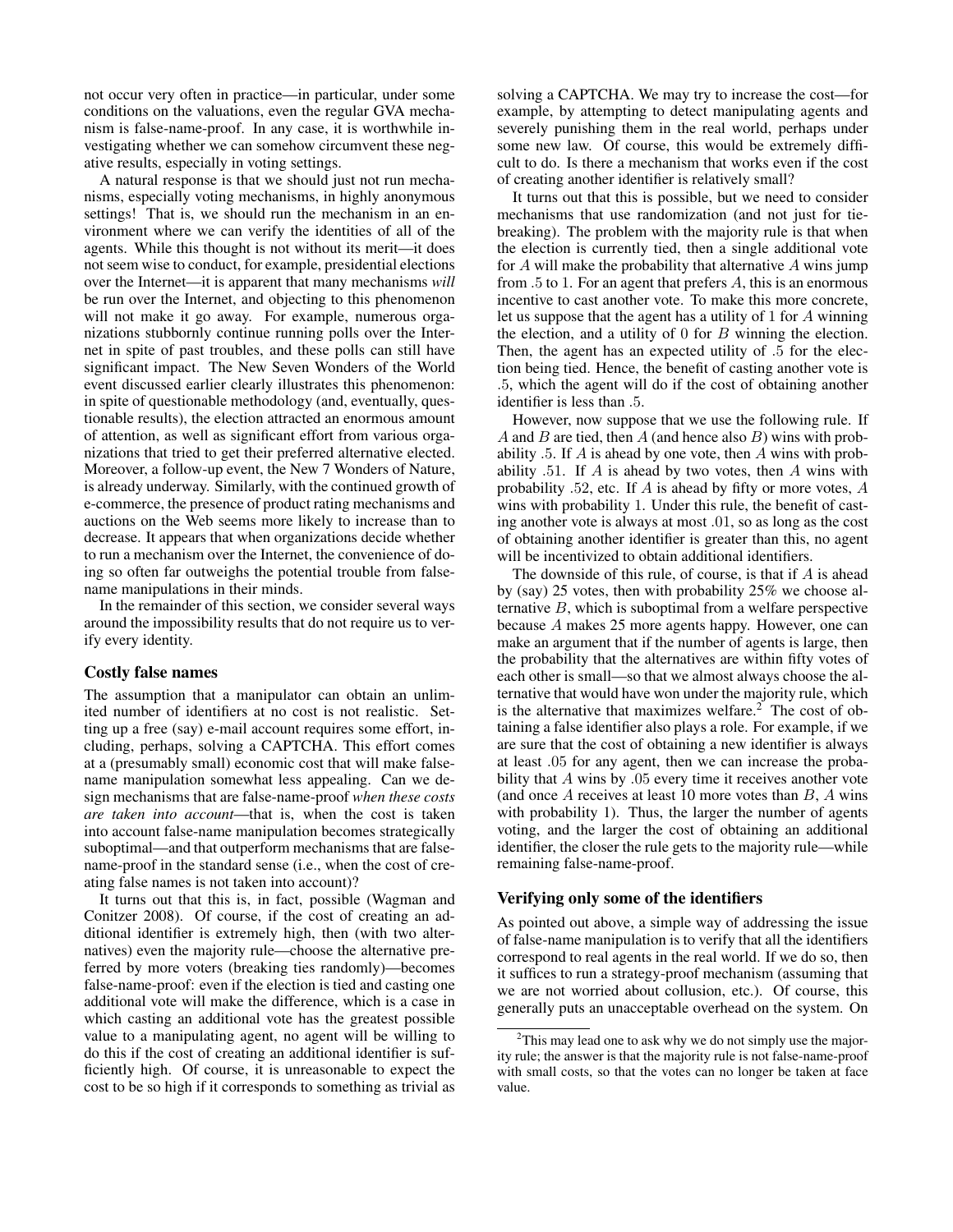the other hand, it is not clear that we must really verify *all* of the identifiers. For example, in an election between two alternatives, must we really verify identifiers who voted for the losing alternative? In a combinatorial auction, must we really verify the identifiers that placed a losing bid? One would think that this should not be necessary, because in both cases, these identifiers are losing anyway. Generally, we would like to verify as few identifiers as possible, but enough to make false-name manipulation suboptimal.

Conitzer (2007) pursues this approach in detail. The basic version of the model is as follows. The mechanism first collects the identifiers' reports of their preferences (for example, their votes or bids). Based on these reports, the verification protocol will ask a subset of the identifiers for realworld identifying information. If an agent participated under multiple identifiers, she will be able to respond for at most one of these identifiers. This is because if she responds for multiple identifiers with the same identifying information, then the manipulation is easily detected.<sup>3</sup> This poses no problem for the manipulating agent if the verification protocol asks for identifying information for at most one of her identifiers. However, if the verification protocol wishes to verify two of her identifiers, then the agent has a problem. She can choose to submit identifying information for either one, but must then stay silent for the other. If an identifier stays silent, the verification protocol knows that something fishy is going on: presumably, the reason that the identifier stays silent is that it is one of the identifiers used by a manipulating agent, who has chosen to respond for one of her other identifiers instead. However, the verification protocol cannot identify which identifier this is; nor can it, presumably, find the agent in the real world to punish her. Thus, it is assumed that all that the verification protocol can do is to remove the nonresponsive identifier(s) from the mechanism. If a nonempty set of identifiers is removed, then the verification protocol starts from scratch with the remaining reports (and can thus choose to verify additional identifiers).<sup>4</sup>

As a simple example, suppose that we wish to run a majority election between two alternatives. We can proceed as follows. First, let each identifier vote for either  $A$  or  $B$ . Suppose that A comes out ahead by l votes ( $n_A = n_B + l$ ). Then, the verification protocol will ask for identifying information of  $n_B + 1$  of the identifiers voting for A. If all of them respond with valid (and distinct) identifying information, we declare A the winner; otherwise, all the nonresponsive identifiers are removed, and the verification protocol starts anew

with the remaining votes (note that the balance may have shifted to  $B$  now). In the end, we will have guaranteed that there were more responsive identifiers for the winning alternative than for the losing alternative. This removes any incentive for an agent to participate multiple times.

As another example, let us consider again a combinatorial auction in which we use the GVA. Agent 1 uses identifier 1 to bid \$100 for  $\{A, B\}$ , and agent 2 uses two identifiers, 2a and 2b, and bids \$80 for  ${A}$  with the former and \$80 for  ${B}$  with the latter. Without verification, this is an effective false-name manipulation for agent 2. However, now let us suppose that the verification protocol decides to ask both 2a. and 2b for identifying information. At this point, agent 2 has a problem. She can respond for neither, in which case both identifiers are removed and the manipulation was obviously ineffective. She can also respond for (say)  $2a$ , in which case  $2b$  will be removed. After the removal of  $2b$ ,  $2a$  loses. Thus the manipulation becomes ineffective.

Unlike in the case of majority voting, for combinatorial auctions we have not made it clear how the verification protocol chooses which identifiers to ask for identifying information *in general*. Without a general specification of this, we cannot say whether the resulting overall mechanism is robust to false-name manipulation, or not. More ambitiously, can we give a general characterization of how much verification is needed in order to guarantee falsename-proofness? It turns out that we can.

First, let us say that a subset of at least two reports (votes or bids) *requires verification* if it is possible that this subset consists exactly of the identifiers used by a single agent, and that moreover, under the mechanism without verification, this agent is strictly benefiting from this manipulation (relative to just using a single identifier). For instance, in the previous example, the set of bids  $\{2a, 2b\}$  requires verification, because we have already seen that an agent can benefit from using these two bids under the standard GVA. Similarly, in a majority election between two alternatives, if A is ahead of B by l votes, then any subset of  $l + 1$  votes for A requires verification. (A subset of l or fewer votes does not require verification, because, if a single agent had submitted these  $l$  votes, then the agent would have succeeded just as well without manipulating, since her single true vote would have been enough to make A win.)

Now, it turns out that the necessary and sufficient condition for the verification protocol to guarantee false-nameproofness is as follows: for every subset that requires verification, the verification protocol must ask for identifying information from at least two of the identifiers in this subset. The intuition is simple: if the protocol asks at most one of the identifiers in the subset for identifying information, then we have found a situation where this subset would lead to a successful manipulation for an agent (because the agent can respond for this one identifier). On the other hand, a verification protocol that satisfies this condition will not leave any incentives for false-name manipulation, because in every situation where an agent engages in a false-name manipulation that might be beneficial, that agent will be asked to provide identifying information for at least two of her identifiers, and will hence fail to respond for at least one. It is

<sup>&</sup>lt;sup>3</sup>It is possible that the agent can respond, for some identifier, with the identifying information of some other real-world agent. However, if the other real-world agent is a willing participant in this, then this is a case of collusion, not false-name manipulation. Otherwise, it is a case of identity theft, which would have to be prevented through other means.

<sup>&</sup>lt;sup>4</sup>It may seem inefficient to start entirely from scratch; however, it facilitates the analysis. Moreover, because the protocol will remove any incentives to participate more than once, we may assume that, in fact, nobody will participate more than once, so that we do not expect any identifiers to not respond. (This, of course, does not mean that we do not need to do any verification at all, because then incentives to participate multiple times would reappear.)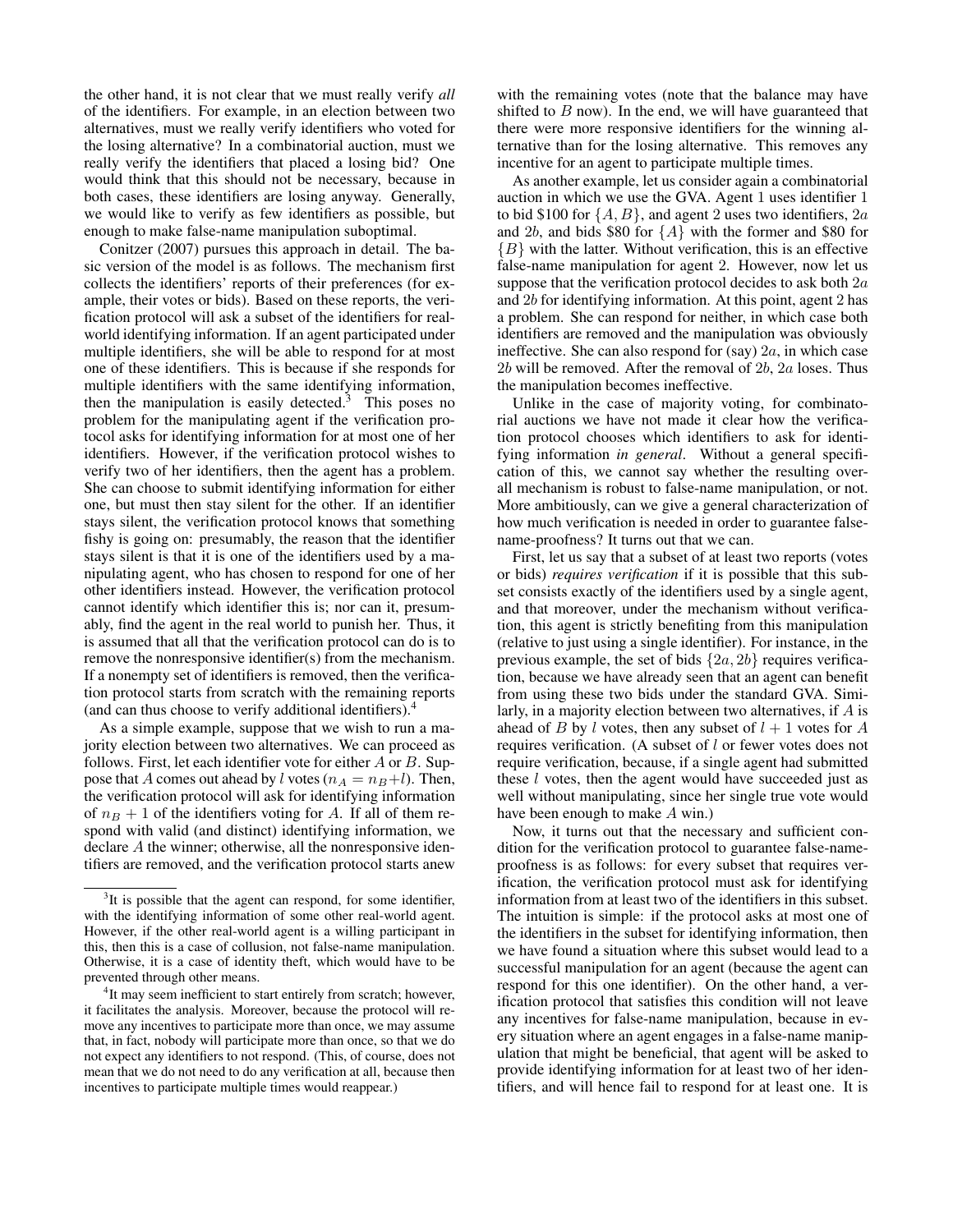important to recall here that when at least one identifier is removed, the verification protocol restarts, so that the identifiers that the agent has left when verification finally terminates completely cannot constitute a beneficial false-name manipulation.

## Using social network structure to prevent false-name manipulation

Yet another way around the impossibility results for falsename-proofness is to use the social relationships among the agents. This is an idea that has been explored in the systems literature in the context of preventing Sybil attacks (Yu et al. 2008; 2010), but more recent work takes a mechanism design approach to this (Conitzer et al. 2010). Let us suppose that the entity running the mechanism (the center) has access to some social network structure on the identifiers. For example, in 2009, Facebook, Inc. conducted a poll among its users regarding its new terms of use. Facebook naturally knows the social network structure among the accounts. At the same time, it is easy for a user to create one or more fake accounts on Facebook. Moreover, it is easy for that user to connect some of her accounts (including her legitimate account) to each other, in arbitrary ways: the user simply logs in under one account, requests to connect to the other account, then logs in under that account and approves the request. However, it is more difficult for this user to connect her fake accounts to the accounts of other users: presumably, if the user sends a request from one of her fake accounts to another user's account, that user will not recognize the fake account, and reject the request.<sup>5</sup>

Let us assume that the manipulating user is unable to connect her fake accounts to the accounts of any other users. Of course, she can still connect her *true* account to the accounts of her real-life friends. This results in an odd-looking social network graph, where the manipulating user's true account provides the only connection between her fake accounts and the rest of the graph. Technically, her true account is a *vertex cut* of size 1 in the graph (where the vertices of the graph are the accounts). While the center cannot directly observe that the accounts on the other side of this vertex cut are indeed fake, she has reason to be suspicious of them. To remove incentives for false-name manipulation, the center can simply refuse to let such accounts participate. Of course, the downside of this is that in some cases, such accounts are actually legitimate accounts that just happen not to be very well connected to the rest of the graph. However, if this rarely occurs (for legitimate accounts), then preventing a few legitimate accounts from participating may be a reasonable price to pay to obtain a type of false-name-proofness guarantee.

There are several issues that need to be addressed to make this approach successful. The first is that, at least in principle, the manipulating user could build a structure of fake accounts that is incredibly large and complex, just as much

so as the true social network. If she does so, then how does the center know which one is the true social network? To address this, we make the reasonable assumption that some accounts are *trusted* by the center, in the sense that these accounts are known to correspond to real agents. Thus, the accounts that the center should suspect are the ones that are separated from the trusted accounts by a vertex cut of size (at most) 1.

Another issue is that two legitimate users may conspire and create fake accounts together. In this case, they can connect the fake accounts to both of their legitimate accounts, so that there is no vertex cut of size 1. Of course, the two legitimate accounts now constitute a vertex cut of size 2. The general solution to this problem, unsurprisingly, is to refuse to let any account participate that is separated from the trusted accounts by a vertex cut of size at most  $k$ , where  $k$  is the largest number of users that can be conceived to conspire together.

In fact, this introduces another subtlety that needs to be addressed. It turns out that, if the only accounts that we prevent from participating are the ones that are separated from the trusted accounts by a vertex cut of size at most  $k$ , then there can still be incentives to create fake accounts. The reason is that, while these fake accounts will not be allowed to participate, they may nevertheless prevent *other* accounts from being separated from the trusted accounts by a vertex cut of size at most  $k$ , which can be strategically valuable. A solution is to apply the procedure iteratively: remove the accounts that are separated from the trusted accounts by a vertex cut of size at most  $k$ , then do the same on the remaining graph, etc., until convergence.

For the case where there are no trusted accounts, these techniques can still be applied if we have a method of *verifying* whether accounts are legitimate. Then, accounts that have passed the verification step take the role of trusted accounts. This naturally leads to the question of which accounts should be verified. One natural approach is to try to find a minimum-size set of accounts that, when verified, guarantees that *every* account in the graph is legitimate (i.e., no accounts are separated from the verified accounts by a vertex cut of size at most  $k$ ). It turns out that this optimization problem can be solved in polynomial time, using a matroid property of this problem (Nagamochi, Ishii, and Ito 1993).

## Coalitional games

In this final section before the conclusion, we consider one additional setting that is slightly different in nature from the mechanism design settings that we have considered so far. Here, we consider some elements of *cooperative game theory*, also known as *coalitional game theory*. Specifically, we consider settings in which agents can work together in a coalition to generate some type of value. For example, multiple companies may be able to increase their profit by working together. A key question is how to divide the gains that result from such cooperation among the members of the coalition.

Coalitional game theory provides several solution concepts that prescribe how much of the generated value each

<sup>5</sup>Of course, depending on the particular social network, some users may actually approve such requests. However, it seems that it would be easy to detect an account that illegitimately attempts to connect to many other users: it would have a noticeably low success rate, and these other users may report the account.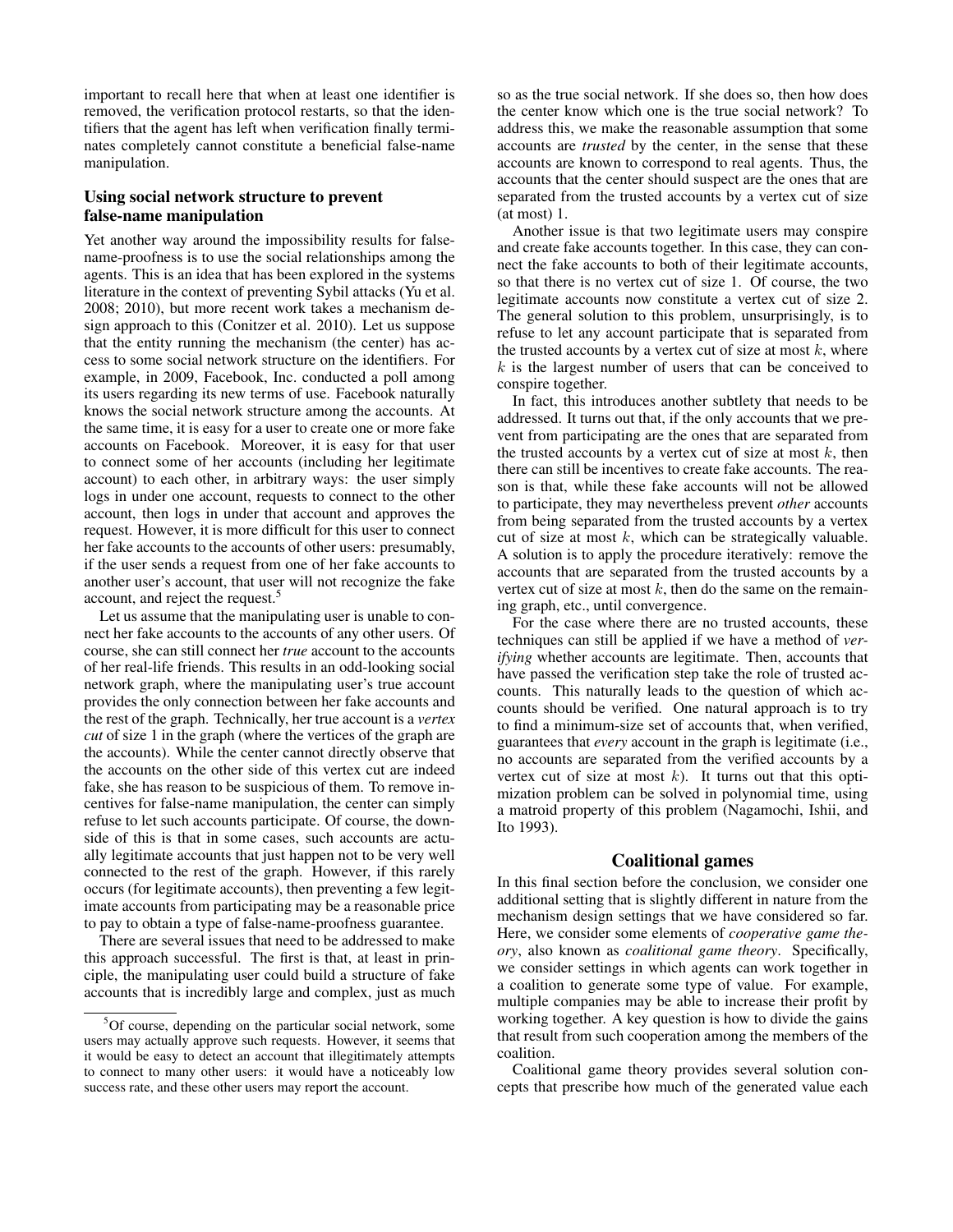agent should receive. These solution concepts require us to know the characteristic function  $w: 2^N \rightarrow \mathbb{R}$ , where N is the set of all agents and  $w(S)$  gives the value that would be generated by coalition  $S$ . A good example of a solution concept is that of the *Shapley value* (Shapley 1953). To understand the Shapley value, it helps to first consider a simpler way of dividing the value, which we will call the *marginal contribution* solution. Place the agents in some order  $\pi : \{1, \ldots, n\} \rightarrow N$ , where  $\pi(i)$  gives the agent ordered *i*th. Let  $S(\pi, k) = \{a \in N : \pi^{-1}(a) \leq$ k} consist of the first k agents according to the order  $\pi$ . Then, we give each agent her *marginal contribution* to the coalition—that is, the agent  $\pi(k)$ , who is ordered kth, receives  $w(S(\pi, k)) - w(S(\pi, k - 1))$ , the difference between the value that the first  $k$  agents can generate and the value that the first  $k - 1$  agents can generate.

A drawback of the marginal contribution solution concept is that it requires us to choose some order  $\pi$ , and this order can have a significant impact on the values received by individual agents. For example, suppose that two agents are substitutable, in the sense that having either one of them in a coalition generates a significant amount of value, but having both of them generates hardly more value than just having one. Then, each of these two agents would strongly prefer to be earlier in the order, where she can still make a difference. The Shapley value gives a fair solution to this problem: it simply averages the marginal contribution value *over all possible orders*. That is, agent a receives  $\frac{1}{\vert \Pi \vert} \sum_{\pi} w(S(\pi, \pi^{-1}(a))) - w(S(\pi, \pi^{-1}(a) - 1))$  under the Shapley value, where |Π| is the number of possible orders of the agents.

However, it turns out that the Shapley value is vulnerable to a type of false-name manipulation (Yokoo et al. 2005). To see why, we first consider the fact that the reason that an agent is useful to a coalition is that she brings certain resources to the coalition. Letting  $R$  be the set of all possible resources, we can define a characteristic function directly over subsets of these resources,  $v: 2^R \to \mathbb{R}$ . If we know that agent a owns resources  $R_a$ , then we can rederive the characteristic function over subsets of agents from this: the value of a coalition is simply the value of all the resources they possess,  $w(S) = v(\bigcup_{a \in S} R_a)$ .

Now, consider a situation where there are three resources,  $\{A, B, C\}$ , and all these resources are necessary to generate any value:  $v({A, B, C}) = 1$  and  $v(S) = 0$  for  $S \subsetneq \{A, B, C\}$ . Also, suppose that there are two agents: agent 1 owns resource C and agent 2 owns resources A and B. It is straightforward to calculate that the Shapley value of each agent is  $1/2$ . However, now suppose that 2 pretends to be two agents instead:  $2a$  who owns resource A, and  $2b$  who owns resource B. Then, the Shapley value of each identifier is 1/3. Because agent 2 controls two of these identifiers, she obtains a total value of  $2/3$ , greater than the  $1/2$ that she would have obtained without false-name manipulation. (This example was given by Yokoo et al. (2005). This type of manipulation has also been studied in the context of weighted voting games (Bachrach and Elkind 2008).)

This leads to the question of whether there are good so-

lution concepts in this context that are not vulnerable to this type of manipulation. Because we have a characteristic function  $v$  that is defined over subsets of the resources rather than the agents, a natural idea is to distribute payoffs to the resources, instead of to the agents. Then, an agent receives the payoffs of all of the resources she owns. For example, if we apply the idea of the Shapley value to the resources directly, then each of the resources  $A$ ,  $B$ , and  $C$  receives  $1/3$ , regardless of who owns them. This immediately prevents the type of false-name manipulation discussed above: distributing one's resources over multiple identifiers does not affect how much these resources will receive.

Unfortunately, distributing to resources instead of to agents introduces another problem, namely that an agent may wish to *hide* some of her resources. To see why, consider a different function  $v$ , namely one for which  $v({A, B, C}) = v({A, C}) = v({B, C}) = 1$ , and  $v(S) =$ 0 for all other S. A straightforward calculation shows that the Shapley value (applied to resources) gives 1/6 to each of A and B. Now, consider a situation where agent 1 owns resource C, and agent 2 owns resources A and B. If agent 2 hides resource  $A$  (but reports resource  $B$ ), then the restriction of v on the reported resources is  $v({B, C}) = 1$  and  $v(S) = 0$  for all  $S \subsetneq \{B, C\}$ . Hence, the Shapley value distributes  $1/2$  to B, which is more than the  $1/6 + 1/6 = 1/3$ that agent 2 would have received without hiding A.

Based on these ideas, Yokoo et al. (2005) define the *anonymity-proof core*, which is robust to these manipulations. Ohta et al. (2006) give a compact representation of outcome functions in the anonymity-proof core, and also introduce a concept called the *anonymity-proof nucleolus*. Finally, Ohta et al. (2008) introduce the *anonymity-proof Shapley value*, based on the concept of the Shapley value discussed above.

### Conclusion

As we have seen, the basic notion of false-name-proofness allows for useful mechanisms under certain circumstances, but in general there are impossibility results that show that false-name-proof mechanisms have severe limitations. One may react to these impossibility results by saying that, since false-name-proof mechanisms are unsatisfactory, we should not run any important mechanisms in highly anonymous settings—unless, perhaps, we can find some methodology that directly prevents false-name manipulation even in such settings, so that we are back in a more typical mechanism design context.

However, it seems unlikely that the phenomenon of falsename manipulation will disappear anytime soon. Because the Internet is so attractive as a platform for running certain types of mechanisms, it seems unlikely that the organizations running these mechanisms will take them offline. Moreover, because a goal of these organizations is often to get as many users to participate as possible, they will be reluctant to use high-overhead solutions that discourage users from participating. As a result, perhaps the most promising approaches at this point are those that combine techniques from mechanism design with other techniques, as discussed towards the end of this article. It appears that this is a rich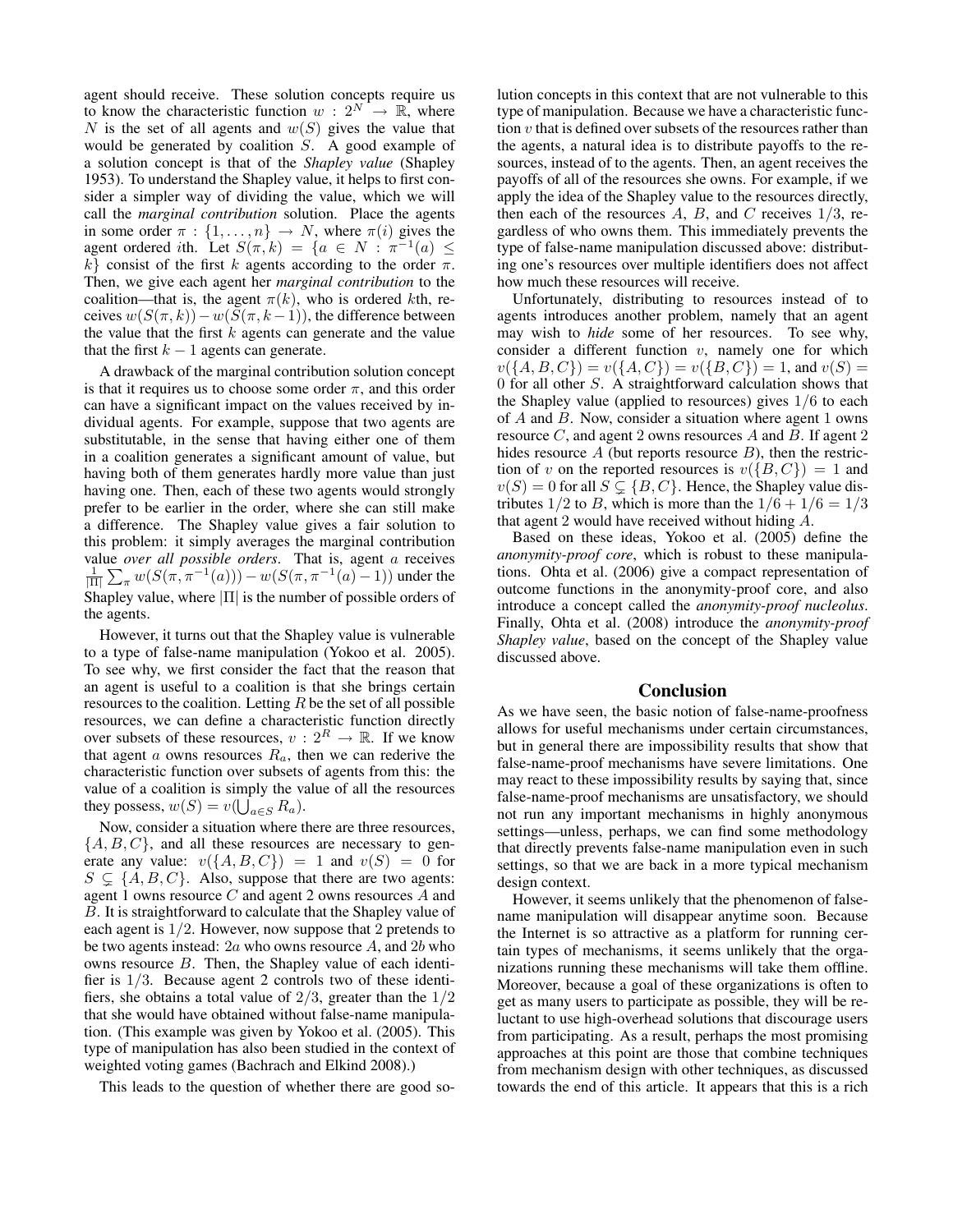domain for new, creative approaches that can have significant practical impact.

## Acknowledgments

We wish to thank our many collaborators on these topics, including Mingyu Guo, Nicole Immorlica, Atsushi Iwasaki, Joshua Letchford, Kohki Maruono, Shigeo Matsubara, Kamesh Munagala, Naoki Ohta, Yoshifusa Omori, Yuko Sakurai, Tuomas Sandholm, Yasufumi Satoh, Takayuki Suyama, Kenji Terada, Taiki Todo, Liad Wagman, and Xiaowei Yang. Conitzer was supported by NSF under award number IIS-0812113 and CAREER 0953756, and by an Alfred P. Sloan Research Fellowship. Yokoo was partially supported by the Ministry of Education, Science, Sports and Culture, Grant-in-Aid for Scientific Research (A), 20240015.

## References

Bachrach, Y., and Elkind, E. 2008. Divide and conquer: Falsename manipulations in weighted voting games. *AAMAS*, 975– 982.

Bikhchandani, S.; Chatterji, S.; Lavi, R.; Mu'alem, A.; Nisan, N.; and Sen, A. 2006. Weak monotonicity characterizes deterministic dominant strategy implementation. *Econometrica* 74(4):1109– 1132.

Black, D. 1948. On the rationale of group decision-making. *Journal of Political Economy* 56(1):23–34.

Clarke, E. H. 1971. Multipart pricing of public goods. *Public Choice* 11:17–33.

Conitzer, V.; Immorlica, N.; Letchford, J.; Munagala, K.; and Wagman, L. 2010. False-name-proofness in social networks. Draft.

Conitzer, V. 2007. Limited verification of identities to induce false-name-proofness. *TARK*, 102–111.

Conitzer, V. 2008a. Anonymity-proof voting rules. *WINE*, 295– 306.

Conitzer, V. 2008b. Using a memory test to limit a user to one account. *AMEC*.

Conitzer, V. 2010. Making decisions based on the preferences of multiple agents. *CACM* 53(3):84–94.

Dasgupta, P.; Hammond, P.; and Maskin, E. 1979. The implementation of social choice rules: some general results on incentive compatibility. *Review of Economic Studies* 46(2):185–216.

Douceur, J. R. 2002. The Sybil attack. *First International Workshop on Peer-to-Peer Systems*, 251–260.

Dwoskin, E. 2007. Vote for Christ. *Newsweek*. http://www.newsweek.com/id/33187.

Gibbard, A. 1973. Manipulation of voting schemes: a general result. *Econometrica* 41:587–601.

Gibbard, A. 1977. Manipulation of schemes that mix voting with chance. *Econometrica* 45:665–681.

Green, J., and Laffont, J.-J. 1977. Characterization of satisfactory mechanisms for the revelation of preferences for public goods. *Econometrica* 45:427–438.

Guo, M., and Conitzer, V. 2010. False-name-proofness with bid withdrawal. *AAMAS* (short paper).

Iwasaki, A.; Conitzer, V.; Guo, M.; Todo, T.; Omori, Y.; Sakurai, Y.; and Yokoo, M. 2010. Worst-case efficiency ratio in falsename-proof combinatorial auction mechanisms. *AAMAS*.

Iwasaki, A.; Yokoo, M.; and Terada, K. 2005. A robust open ascending-price multi-unit auction protocol against false-name bids. *Decision Support Systems* 39:23–39.

Moulin, H. 1980. On strategy-proofness and single peakedness. *Public Choice* 35(4):437–455.

Müller, R. 2006. Tractable cases of the winner determination problem. In Cramton, P.; Shoham, Y.; and Steinberg, R., eds., *Combinatorial Auctions*. MIT Press. 319–336.

Myerson, R. 1979. Incentive compatibility and the bargaining problem. *Econometrica* 41(1).

Nagamochi, H.; Ishii, T.; and Ito, H. 1993. Minimum cost source location problem with vertex-connectivity requirements in digraphs. *Information Processing Letters* 80(6):287–293.

Ohta, N.; Iwasaki, A.; Yokoo, M.; Maruono, K.; Conitzer, V.; and Sandholm, T. 2006. A compact representation scheme for coalitional games in open anonymous environments. *AAAI*, 697– 702.

Ohta, N.; Conitzer, V.; Satoh, Y.; Iwasaki, A.; and Yokoo, M. 2008. Anonymity-proof Shapley value: Extending Shapley value for coalitional games in open environments. *AAMAS*, 927–934.

Rastegari, B.; Condon, A.; and Leyton-Brown, K. 2007. Revenue monotonicity in combinatorial auctions. *AAAI*, 122–127.

Sakurai, Y., and Yokoo, M. 2002. An average-case budget-nonnegative double auction protocol. *AAMAS*, 104–111.

Sakurai, Y., and Yokoo, M. 2003. A false-name-proof double auction protocol for arbitrary evaluation values. *AAMAS*, 329– 336.

Shapley, L. S. 1953. A value for n-person games. In Kuhn, H. W., and Tucker, A. W., eds., *Contributions to the Theory of Games*, volume 2 of *Annals of Mathematics Studies, 28*. Princeton University Press. 307–317.

Suyama, T., and Yokoo, M. 2005. Strategy/false-name proof protocols for combinatorial multi-attribute procurement auction. *JAAMAS* 11(1):7–21.

Terada, K., and Yokoo, M. 2003. False-name-proof multi-unit auction protocol utilizing greedy allocation based on approximate evaluation values. *AAMAS*, 337–344.

Todo, T.; Iwasaki, A.; Yokoo, M.; and Sakurai, Y. 2009. Characterizing false-name-proof allocation rules in combinatorial auctions. *AAMAS*, 265–272.

Vickrey, W. 1961. Counterspeculation, auctions, and competitive sealed tenders. *Journal of Finance* 16:8–37.

von Ahn, L.; Blum, M.; Hopper, N.; and Langford, J. 2003. CAPTCHA: Using hard AI problems for security. *EUROCRYPT*, 294–311.

von Ahn, L.; Blum, M.; and Langford, J. 2004. Telling humans and computers apart automatically: How lazy cryptographers do AI. *CACM* 47(2):56–60.

Wagman, L., and Conitzer, V. 2008. Optimal false-name-proof voting rules with costly voting. *AAAI*, 190–195.

Yokoo, M.; Conitzer, V.; Sandholm, T.; Ohta, N.; and Iwasaki, A. 2005. Coalitional games in open anonymous environments. *AAAI*, 509–514.

Yokoo, M.; Sakurai, Y.; and Matsubara, S. 2001a. Robust combinatorial auction protocol against false-name bids. *AIJ* 130(2):167–181.

Yokoo, M.; Sakurai, Y.; and Matsubara, S. 2001b. Robust multiunit auction protocol against false-name bids. *IJCAI*, 1089–1094.